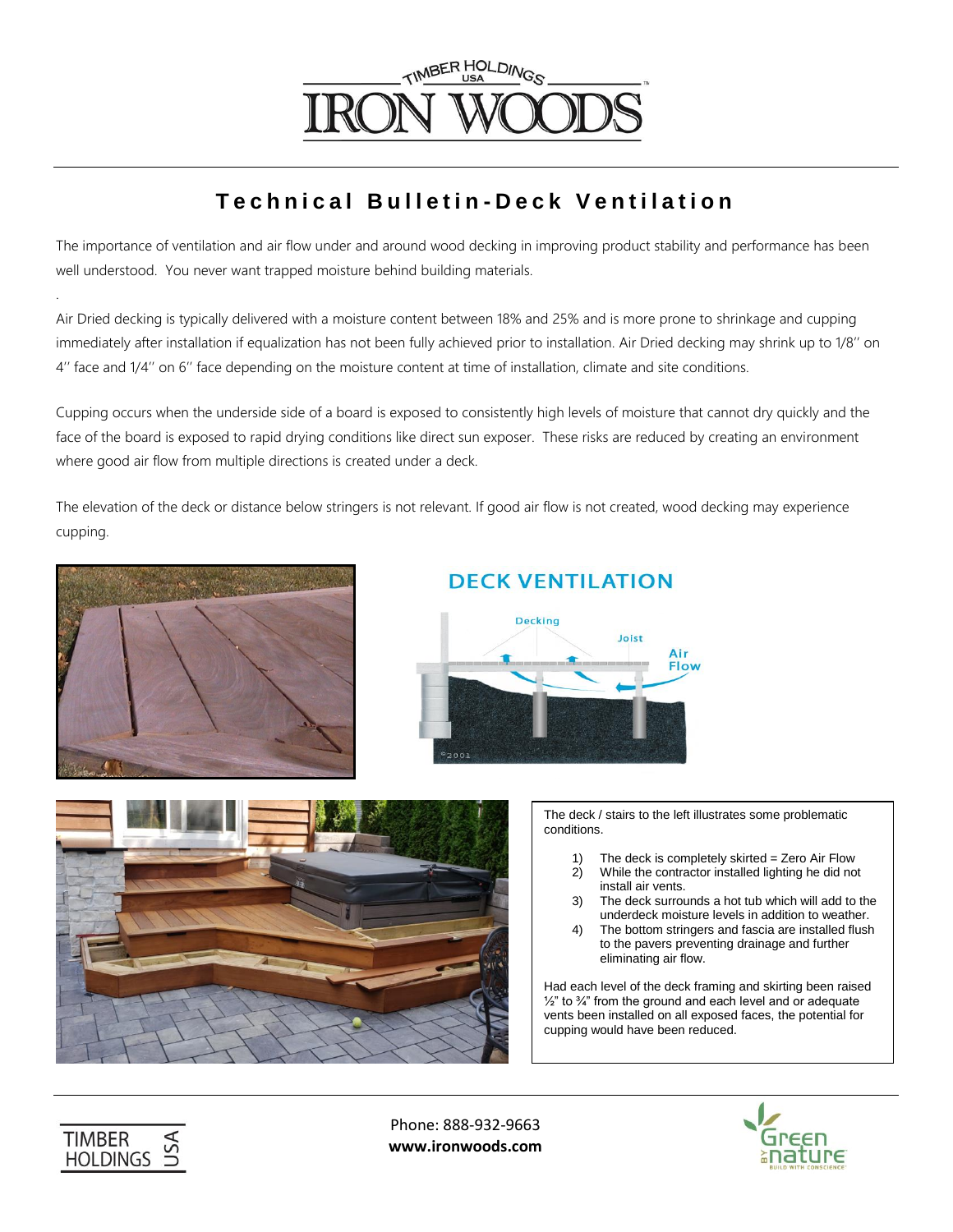# TIMBER HOLDINGS

Iron Woods ™ Kiln Dried Decking is pre – stabilized to a moisture content typically between 12 and 14% which minimizes shrinkage or expansion reducing the risk for wood movement in service.

The stress that high moisture under a deck combined with the impact of sun and heat to the surface of a deck causes stress that can result in increased checking, cup and twist. This being said there are applications that simply cannot avoid the reduction of ventilation by design. Decks at grade or on roofs are not that uncommon, so how do we reduce problems in these applications.

First off it is important to understand that dimensional stability is directly related to decking thickness and width ratios. Instability increases as the board widens related to its thickness. As an example a 1x4 is more stable than a 1x6 and 5/4x4 is much more stable than 5/4x6.



So what's going on with the deck on the left?

This deck was installed in a concrete pan with decking installed on pressure treated joists using adhesive and hidden fasteners. The concrete pan is holding water which is keeping the decking between the joists wet which is also driving the tannins (natures wood preservative) in the decking to the surface causing staining, while the adhesive film is creating a barrier at the joist connections that is keeping the decking over the joists dry where it is weathering normally.

Uneven coloration is likely only the start of the problem on this deck. Movement of the deck boards is likely to come at some point in the future as the moisture cannot be removed from under the deck and ventilation cannot be established.

#### Poor Ventilation Solutions

By experience we know that a 5/4x4 deck board or deck board of similar dimension ratio, air dried or kiln dried, provides the most stable performance in poorly ventilated residential or commercial decks regardless of the fastening method.



You may also wish to consider products such as Iron Woods™ Roof Deck Tiles and Pedestal Systems or Decking and Pedestal Systems which are specifically designed for poorly ventilated applications. Deck Tiles are constructed of wood slats that have a stable thickness to width ratio roughly equal to that of 5/4x4 decking. The use of shorter length components provides a highly cost effective and unique deck construction option as well.



Phone: 888-932-9663 **www.ironwoods.com**